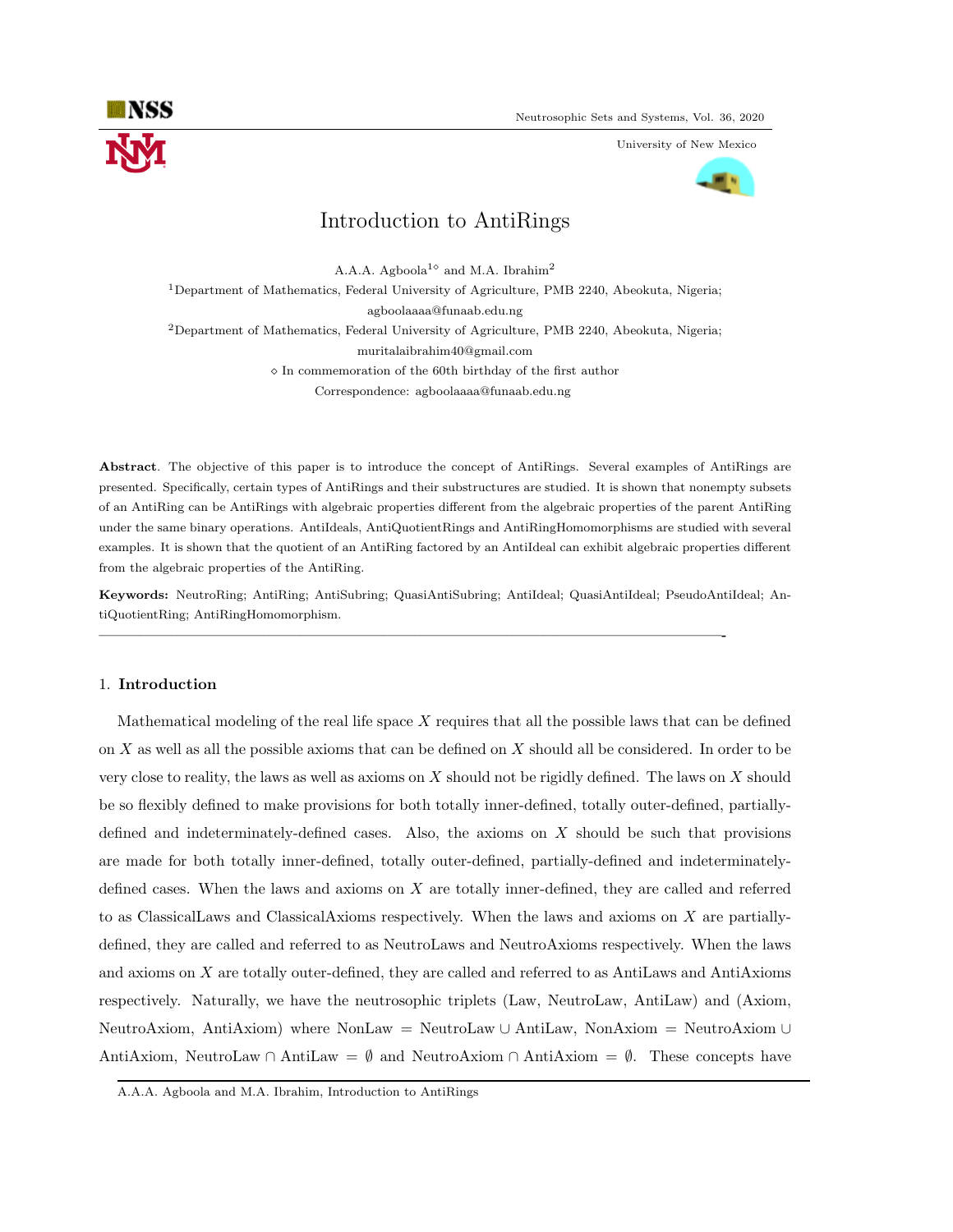several applications in sciences, engineering, technology, soft computing, social sciences, psychology, politics, sociology and humanities in general. For details on NeutroSociology the readers should see [\[14\]](#page-15-1) and [\[7–](#page-14-0)[11,](#page-14-1) [19\]](#page-15-2) for more details on neutrosophy and applications.

Smarandache in [\[15–](#page-15-3)[18\]](#page-15-4) introduced and studied extensively the concepts of Neutro-Algebraic Structures and Anti-Algebraic Structures. Rezaei and Smarandache in [\[12\]](#page-14-2) presented and studied Neutro-BE Algebras and Anti-BE Algebras. Agboola et al. in [\[4\]](#page-14-3) studied NeutroAlgebras and AntiAlgebras, in [\[5\]](#page-14-4) and [\[6\]](#page-14-5), Agboola studied NeutroGroups and NeutroRings respectively. In [\[3\]](#page-14-6), Agboola further studied NeutroGroups, in [\[2\]](#page-14-7), he studied AntiGroups and in [\[1\]](#page-14-8), he further studied NeutroRings. In the present paper, the concept of AntiRings is introduced. Several examples of AntiRings are presented. Specifically, certain types of AntiRings and their substructures are studied. It is shown that nonempty subsets of an AntiRing can be AntiRings with algebraic properties different from the algebraic properties of the parent AntiRing under the same binary operations. AntiIdeals, AntiQuotientRings and AntiRingHomomorphisms are studied with several examples. It is shown that the quotient of an AntiRing factored by an AntiIdeal can exhibit algebraic properties different from the algebraic properties of the AntiRing.

## 2. Preliminaries

In this section, some definitions and results that will be used later in the paper are presented.

#### Definition 2.1. [\[15\]](#page-15-3)

A classical operation is an operation well defined for all the set's elements. A NeutroOperation is an operation partially well defined, partially indeterminate, and partially outer defined on the given set while an AntiOperation is an operation that is outer defined for all set's elements.

A classical law/axiom defined on a nonempty set is a law/axiom that is totally true (i.e. true for all set's elements). A NeutroLaw/NeutroAxiom (or Neutrosophic Law/Neutrosophic Axiom) defined on a nonempty set is a law/axiom that is true for some set's elements [degree of truth  $(T)$ ], indeterminate for other set's elements [degree of indeterminacy (I)], or false for the other set's elements [degree of falsehood (F)], where  $T, I, F \in [0, 1]$ , with  $(T, I, F) \neq (1, 0, 0)$  that represents the classical axiom, and  $(T, I, F) \neq (0, 0, 1)$  that represents the AntiAxiom while an AntiLaw/AntiAxiom defined on a nonempty set is a law/axiom that is false for all set's elements.

A PartialOperation on a set is an operation that is well defined for some elements of the set and undefined for all the other elements of the set. A PartialAlgebra is an algebra that has at least one PartialOperation, and all its axioms are classical.

A NeutroAlgebra is an algebra that has at least one NeutroOperation or one NeutroAxiom (axiom that is true for some elements, indeterminate for other elements, and false for other elements), and no AntiOperation or AntiAxiom while an AntiAlgebra is an algebra endowed with at least one AntiOperation or at least one AntiAxiom. When a NeutroAlgebra has no NeutroAxiom, then it coincides with the PartialAlgebra.

Author(s), Paper's title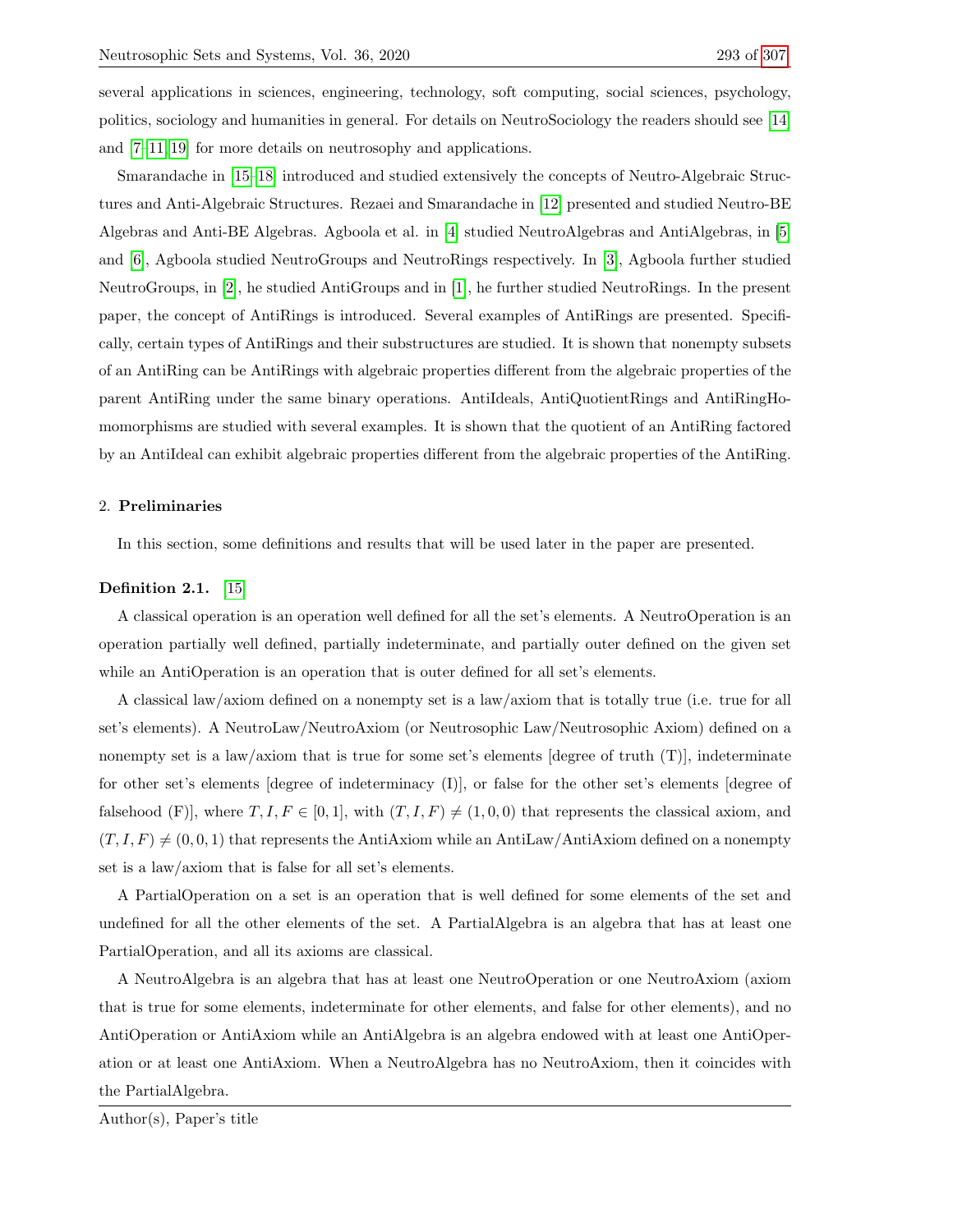Theorem 2.2. [\[15\]](#page-15-3) The NeutroAlgebra is a generalization of PartialAlgebra.

**Theorem 2.3.** [\[12\]](#page-14-2) Let  $\mathbb U$  be a nonempty finite or infinite universe of discourse and let S be a finite or infinite subset of U. If n classical operations (laws and axioms) are defined on S where  $n \geq 1$ , then there will be  $(2^n - 1)$  NeutroAlgebras and  $(3^n - 2^n)$  AntiAlgebras.

### Definition 2.4. [Classical ring] [\[13\]](#page-14-9)

Let R be a nonempty set and let  $+, \, : \, R \times R \to R$  be binary operations of the usual addition and multiplication respectively defined on R. The triple  $(R, +, \cdot)$  is called a classical ring if the following conditions  $(R1 - R9)$  hold:

- (R1)  $x + y \in R \ \forall x, y \in R$  [closure law of addition].
- (R2)  $x + (y + z) = (x + y) + z \,\forall x, y, z \in R$  [axiom of associativity].
- (R3) There exists  $e \in R$  such that  $x + e = e + x = x \,\forall x \in R$  [axiom of existence of neutral element].
- (R4) There exists  $-x \in R$  such that  $x + (-x) = (-x) + x = e \,\forall x \in G$  [axiom of existence of inverse element]
- (R5)  $x + y = y + x \,\forall x, y \in R$  [axiom of commutativity].
- (R6)  $x.y \in R \,\forall x, y \in R$  [closure law of multiplication].
- (R7)  $x.(y.z) = (x.y).z \,\forall x, y, z \in R$  [axiom of associativity].
- (R8)  $x.(y + z) = (x.y) + (x.z) \,\forall x, y, z \in R$  [axiom of left distributivity].
- (R9)  $(y + z)x = (y.x) + (z.x) \forall x, y, z \in R$  [axiom of right distributivity].

If in addition we have,

(R10)  $x.y = y.x \,\forall x, y \in R$  [axiom of commutativity],

then  $(R, +, .)$  is called a commutative ring.

Definition 2.5. [\[1\]](#page-14-8)[NeutroSophication of the laws and axioms of the classical ring]

- (NR1) There exist at least three duplets  $(x, y), (u, v), (p, q) \in R$  such that  $x+y \in R$  (inner-defined with degree of truth T) and  $[u + v =$  indeterminate (with degree of indeterminacy I) or  $p + q \notin R$ (outer-defined/falsehood with degree of falsehood F)] [NeutroClosure law of addition].
- (NR2) There exist at least three triplets  $(x, y, z), (p, q, r), (u, v, w) \in R$  such that  $x+(y+z) = (x+y)+z$ (inner-defned with degree of truth T) and  $[[p + (q + r)]or[(p + q) + r] =$  indeterminate (with degree of indeterminacy I) or  $u + (v + w) \neq (u + v) + w$  (outer-defined/falsehood with degree of falsehood F)] [NeutroAxiom of associativity (NeutroAssociativity)].
- (NR3) There exists an element  $e \in R$  such that  $x + e = x + e = x$  (inner-defined with degree of truth T) and  $[[x+e]$ or $[e+x]$  = indeterminate (with degree of indeterminate I) or  $x+e \neq x \neq e+x$ (outer-defined/falsehood with degree of falsehood F)] for at least one  $x \in R$  [NeutroAxiom of existence of neutral element (NeutroNeutralElement)].
- (NR4) There exists  $-x \in R$  such that  $x + (-x) = (-x) + x = e$  (inner-defined with degree of truth T) and  $[[-x + x]$ or $[x + (-x)]$  = indeterminate (with the degree of indeterminate I) or

Author(s), Paper's title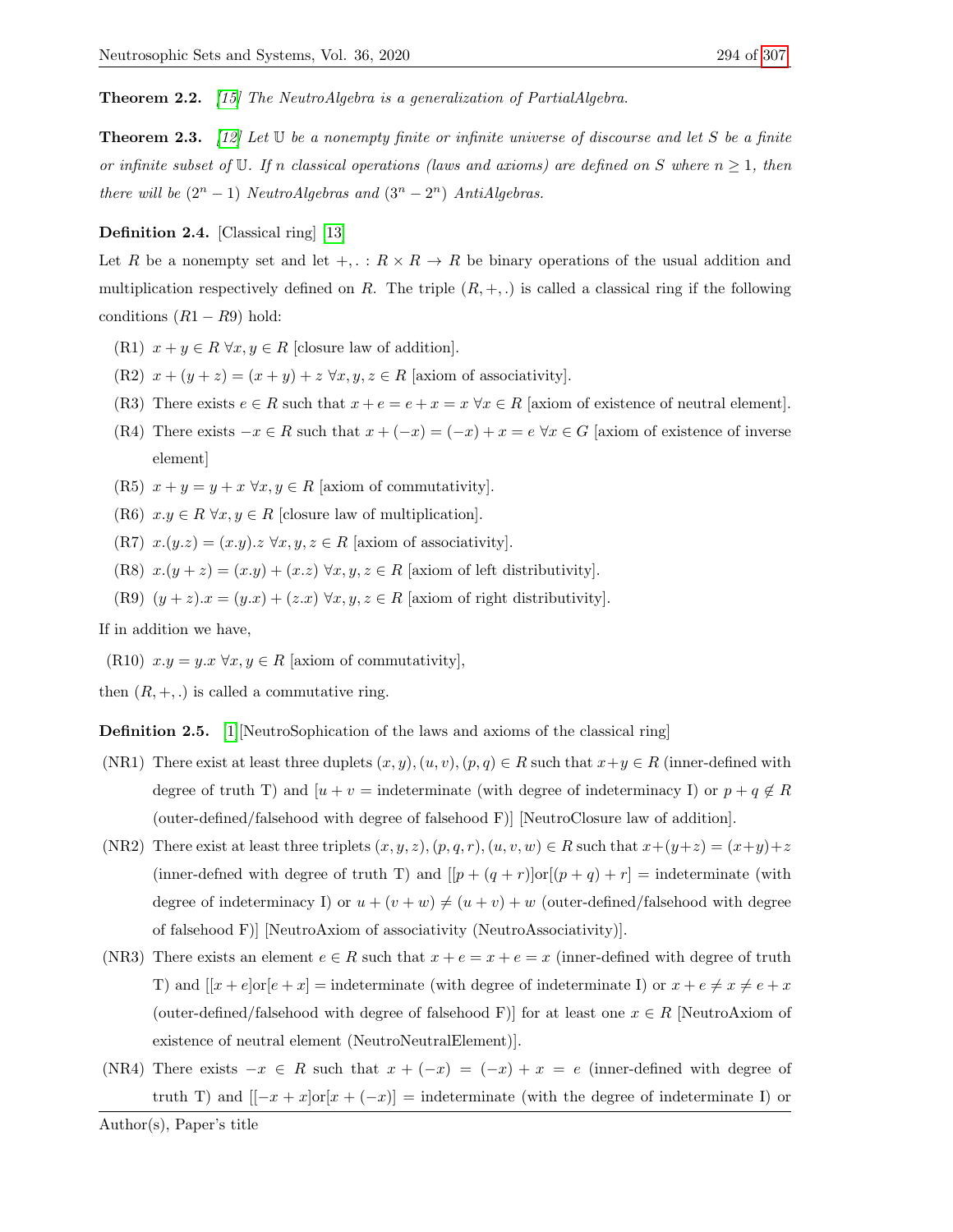$-x+x \neq e \neq x + (-x)$  (outer-defined/falsehood with degree of falsehood F)] for at least one  $x \in R$  [NeutroAxiom of existence of inverse element (NeutroInverseElement)].

- (NR5) There exist at least three duplets  $(x, y), (u, v), (p, q) \in R$  such that  $x + y = y + x$  (inner-defined with degree of truth T) and  $[|p+q]\text{or}|q+p] = \text{indeterminate}$  (with degree of indeterminacy I) or  $u + v \neq v + u$  (outer-defined/falsehood with degree of falsehood F)] [NeutroAxiom of commutativity (NeutroCommutativity)].
- (NR6) There exist at least three duplets  $(x, y), (p, q), (u, v) \in R$  such that  $x, y \in R$  (inner-defined with degree of truth T) and  $[u.v = \text{indeterminate}$  (with degree of indeterminacy I) or  $p.q \notin R$ (outer-defined/falsehood with degree of falsehood F)] NeutroClosure law of multiplication].
- (NR7) There exist at least three triplets  $(x, y, z), (p, q, r), (u, v, w) \in R$  such that  $x.(y.z) = (x.y).z$ (inner-defined with degree of truth T) and  $[[p(q,r)]\text{or}[(p,q).r] = \text{indeterminate}$  (with degree of indeterminacy I) or  $u.(v.w) \neq (u.v).w$  (outer-defined/falsehood with degree of falsehood F)] [NeutroAxiom of associativity (NeutroAssociativity)].
- (NR8) There exist at least three triplets  $(x, y, z), (p, q, r), (u, v, w) \in R$  such that  $x.(y + z) = (x.y) + (y. z)$  $(x \cdot z)$  (inner-defined with degree of truth T) and  $[[p \cdot (q + r)] \text{or} [(p \cdot q) + (p \cdot r)] =$  indeterminate (with degree of indeterminacy I) or  $u.(v + w) \neq (u.v) + (u.w)$  (outer-defined/falsehood with degree of falsehood F)] [NeutroAxiom of left distributivity (NeutroLeftDistributivity)].
- (NR9) There exist at least three triplets  $(x, y, z), (p, q, r), (u, v, w) \in R$  such that  $(y + z)x = (y.x) +$  $(z.x)$  (inner-defined with degree of truth T) and  $[[(v+w).u]\text{or}[(v.u)+(w.u)] = \text{indeterminate}$ (with degree of indeterminacy I) or  $(v + w) \cdot u \neq (v \cdot u) + (w \cdot u)$  (outer-defined/falsehood with degree of falsehood F)] [NeutroAxiom of right distributivity (NeutroRightDistributivity)].
- (NR10) There exist at least three duplets  $(x, y), (p, q), (u, v) \in R$  such that  $x \cdot y = y \cdot x$  (inner-defined with degree of truth T) and  $[[p.q]\text{or}[q.p] = \text{indeterminate}$  (with degree of indeterminacy I) or  $u.v \neq v.u$  (outer-defined/falsehood with degree of falsehood F)] [NeutroAxiom of commutativity (NeutroCommutativity)].

<span id="page-3-0"></span>Definition 2.6. [\[1\]](#page-14-8)[AntiSophication of the laws and axioms of the classical ring]

- (AR1) For all the duplets  $(x, y) \in R$ ,  $x + y \notin R$  [AntiClosure law of addition].
- (AR2) For all the triplets  $(x, y, z) \in R$ ,  $x + (y + z) \neq (x + y) + z$  [AntiAxiom of associativity (AntiAssociativity)].
- (AR3) There doest not exist an element  $e \in R$  such that  $x + e = x + e = x \,\forall x \in R$  [AntiAxiom of existence of neutral element (AntiNeutralElement)].
- (AR4) There does not exist  $-x \in R$  such that  $x + (-x) = (-x) + x = e \ \forall x \in R$  [AntiAxiom of existence of inverse element (AntiInverseElement)].
- (AR5) For all the duplets  $(x, y) \in R$ ,  $x+y \neq y+x$  [AntiAxiom of commutativity (AntiCommutativity)].
- (AR6) For all the duplets  $(x, y) \in R$ ,  $x \cdot y \notin R$  [AntiClosure law of multiplication].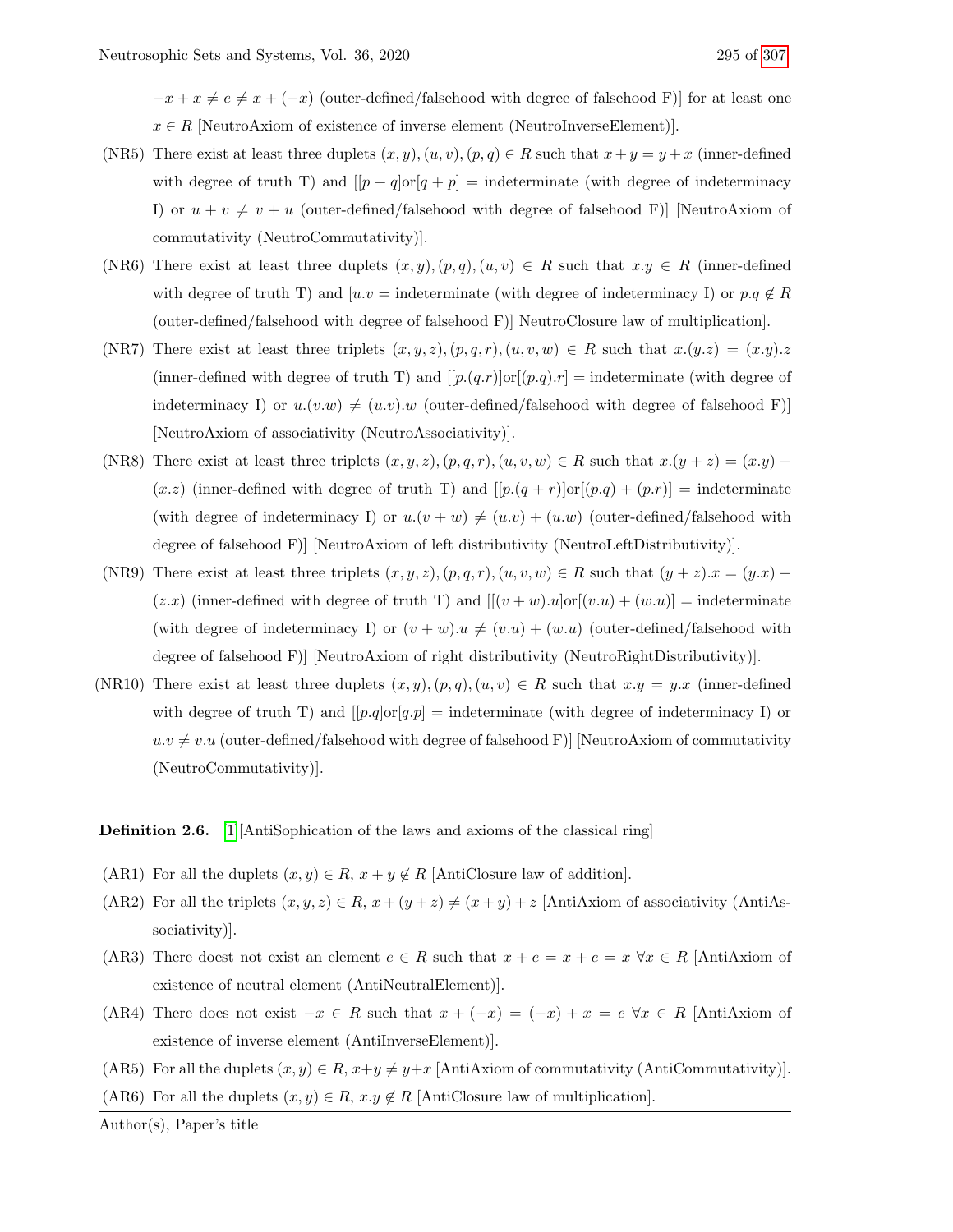- (AR7) For all the triplets  $(x, y, z) \in R$ ,  $x.(y.z) \neq (x.y).z$  [AntiAxiom of associativity (AntiAssociativity)].
- (AR8) For all the triplets  $(x, y, z) \in R$ ,  $x.(y + z) \neq (x.y) + (x.z)$  [AntiAxiom of left distributivity (AntiLeftDistributivity)].
- (AR9) For all the triplets  $(x, y, z) \in R$ ,  $(y + z)x \neq (y.x) + (z.x)$  [AntiAxiom of right distributivity (AntiRightDistributivity)].
- (AR10) For all the duplets  $(x, y) \in R$ ,  $x \cdot y \neq y \cdot x$  [AntiAxiom of commutativity (AntiCommutativity)].

Definition 2.7. [\[1\]](#page-14-8)[NeutroRing]

A NeutroRing NR is an alternative to the classical ring R that has at least one NeutroLaw or at least one of  $\{NR1, NR2, NR3, NR4, NR5, NR6, NR7, NR8, NR9\}$  with no AntiLaw or AntiAxiom.

<span id="page-4-0"></span>Definition 2.8. [ [\[1\]](#page-14-8)][AntiRing]

An Anti $\text{Ring } AR$  is an alternative to the classical ring R that has at least one AntiLaw or at least one of {AR1, AR2, AR3, AR4, AR5, AR6, AR7, AR8, AR9}.

# Definition 2.9. [\[1\]](#page-14-8)[NeutroCommutativeRing]

A NeutroCommutativeRing  $NR$  is an alternative to the classical commutative ring R that has at least one NeutroLaw or at least one of  $\{NR1, NR2, NR3, NR4, NR5, NR6, NR7, NR8, NR9\}$  and  $NR10$ with no AntiLaw or AntiAxiom.

# Definition 2.10. [\[1\]](#page-14-8)[AntiCommutativeRing]

An AntiCommutativeRing  $AR$  is an alternative to the classical commutative ring R that has at least one AntiLaw or at least one of  $\{AR1, AR2, AR3, AR4, AR5, AR6, AR7, AR8, AR9\}$  and  $AR10$ .

**Theorem 2.11.** [\[1\]](#page-14-8) Let  $(R, +, \cdot)$  be a finite or infinite classical ring. Then:

- (i) There are 511 types of NeutroRings.
- (ii) There are 19171 types of AntiRings.

**Theorem 2.12.** [\[1\]](#page-14-8) Let  $(R, +, \cdot)$  be a finite or infinite classical commutative ring. Then:

- (i) There are 1023 types of NeutroCommutativeRings.
- (ii) There are 58025 types of AntiCommutativeRings.

**Example 2.13.** [\[1\]](#page-14-8) Let  $NR = \mathbb{Z}_5 = \{0, 1, 2, 3, 4\}$  and let  $\oplus$  and  $\odot$  be two binary operations defined on  $NR$  by

$$
x \oplus y = x + y - 1, \ x \odot y = x + xy \ \forall \ x, y \in NR.
$$

Then,  $(NR, \oplus, \odot)$  is a NeutroCommutativeRing.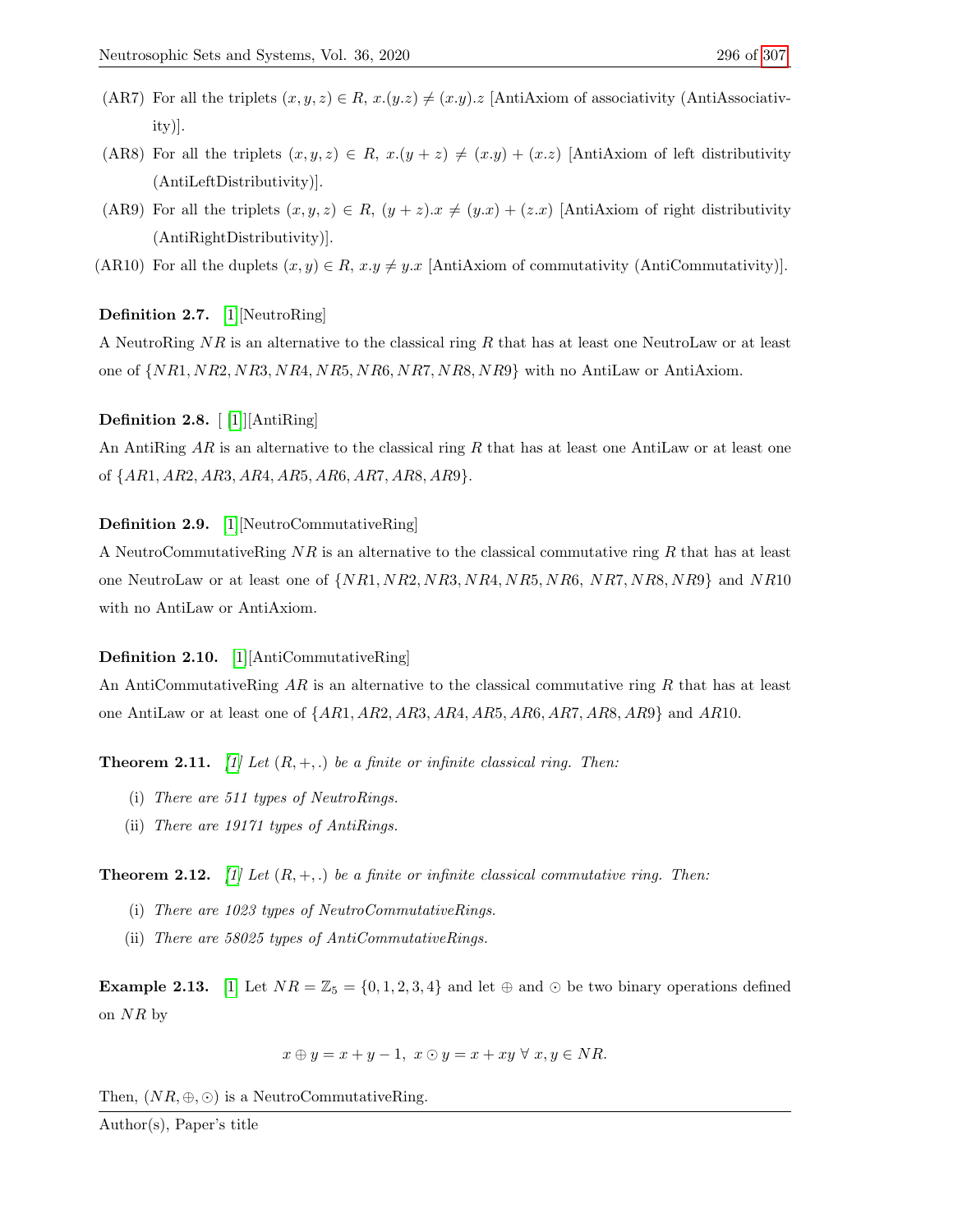**Example 2.14.** [\[1\]](#page-14-8) Let  $NR = \{a, b, c, d\}$  and let "+" and "." be binary operations defined on NR as shown in the Cayley tables below:

|                  |                  | $a \mid b \mid c \mid d$ |            |                     |
|------------------|------------------|--------------------------|------------|---------------------|
| $\boldsymbol{a}$ |                  | $a \mid b \mid c$        |            | $\boldsymbol{d}$    |
| b <sub>1</sub>   |                  | $b \mid c$               | $d \mid a$ |                     |
| $\boldsymbol{c}$ | $\boldsymbol{c}$ | $\lfloor d \rfloor$      | $\alpha$   | $\lfloor b \rfloor$ |
| $d^{-1}$         |                  | $d \mid a \mid b \mid c$ |            |                     |

Then,  $(NR, +, .)$  is a NeutroCommutativeRing.

**Example 2.15.** Let  $AR = \mathbb{Z}$  and let  $\oplus$  and  $\odot$  be two binary operations defined on AR such that  $\oplus$  is the usual addition of integers and  $\forall x, y \in AR$ ,  $\odot$  is defined by

$$
x \odot y = x^2 + x^2y + 2.
$$

Then  $(AR, \oplus, \odot)$  is an AntiRing. To see this, we first note that  $\oplus$  is well defined for all  $x, y \in AR$  and that  $R1 - R5$  are totally true. Hence,  $(AR, \oplus)$  is an abelian group.

It is also noted that  $\odot$  is well defined for all  $x, y \in AR$  that is, R6 is totally true  $\forall x, y \in AR$ . Now let  $x, y, z \in AR$ . Then

$$
x \odot (y \odot z) = x^2 + x^2y^2 + x^2y^2z + 2x^2 + 2,
$$
  
\n
$$
(x \odot y) \odot z = x^4 + 2x^4y + x^4y^2 + 4x^2 + 4x^2y + x^4z + 2x^4yz + x^4y^2z + 4x^2z + 4x^2yz + 4z + 6.
$$
  
\n
$$
\therefore x \odot (y \odot z) \neq (x \odot y) \odot z \forall x, y, z \in AR.
$$

It has just been shown that for all the elements of  $AR$ ,  $\odot$  is AntiAssociative over AR. Thus, AR7 is satisfied.

Also for all  $x, y, z \in AR$ , we have

$$
x \odot (y \oplus z) = x \odot (y + z)
$$
  
\n
$$
= x^{2} + x^{2}y + x^{2}z + 2,
$$
  
\n
$$
(x \odot y) \oplus (x \odot z) = (x \odot y) + (x \odot z)
$$
  
\n
$$
= 2x^{2} + x^{2}y + x^{2}z + 4.
$$
  
\n
$$
\therefore x \odot (y \oplus z) \neq (x \odot y) \oplus (x \odot y) \forall x, y, z \in AR.
$$

It has again been shown that over  $AR$ ,  $\odot$  is not left distributive over  $\oplus$  for all  $x, y, z \in AR$ . Hence AR8 is satisfied.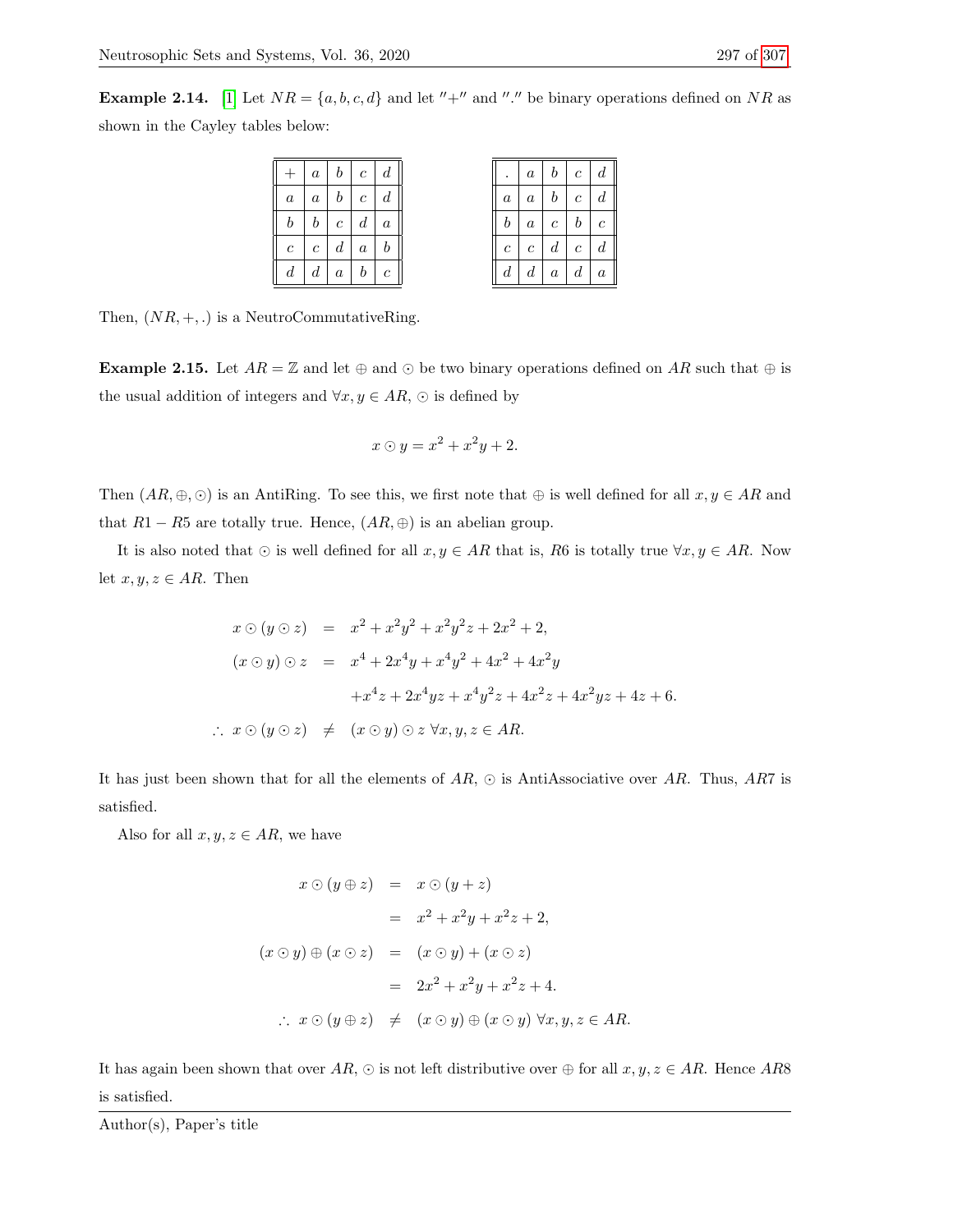Lastly for all  $x, y, z \in AR$ , we have

$$
(y \oplus z) \odot x = (y + z) \odot x
$$
  
\n
$$
= y^2 + z^2 + 2yz + xy^2 + 2xyz + xz^2 + 2,
$$
  
\n
$$
(y \odot x) \oplus (z \odot x) = (y \odot x) + (z \odot x)
$$
  
\n
$$
= y^2 + z^2 + y^2x + z^2x + 4.
$$
  
\n
$$
\therefore (y \oplus z) \odot x \neq (y \odot x) \oplus (y \odot x) \forall x, y, z \in AR.
$$

This also shows that over AR,  $\odot$  is not right distributive over  $\oplus$  for all  $x, y, z \in AR$ . Hence, AR9 is satisfied. It can easily be shown that  $\odot$  is NeutroCommutative over AR. Accordingly by Definition [2.8,](#page-4-0)  $(AR, \oplus, \odot)$  is an AntiRing.

**Example 2.16.** (i) Let  $AR = M_{n \times n} [\mathbb{R}]$  be the set of all  $n \times n$  matrices with real entries and let  $\oplus$  and  $\odot$  be two binary operations defined on AR such that  $\oplus$  is the usual addition of matrices and  $\forall X, Y \in AR$ ,  $\odot$  is defined by

$$
X \odot Y = X^2 + X^2Y + 2I
$$

where I is the  $n \times n$  unit matrix. Then,  $(AR, \oplus, \odot)$  is an AntiRing.

(ii) Let M be an additive abelian group and let  $AR = End(M)$  be the set of all endomorphisms of M into itself. Let  $\oplus$  and  $\odot$  be two binary operations defined on AR such that  $\oplus$  is the usual addition of mappings and  $\forall f, g \in AR$ ,  $\odot$  is defined by

$$
(f \odot g)(x) = f^{2}(x) + f^{2}(x)g(x) + 2i(x)
$$

where *i* is the identity mapping. Then,  $(AR, \oplus, \odot)$  is an AntiRing.

#### 3. A Study of Certain Types of AntiRings

In this section, we are going to study certain types of AntiRings. Many examples and basic results will be presented. Since there are many types of AntiRings, then AntiRings in this section will be classified and named type-AR[,] according to which of  $AR1 - AR10$  is(are) satisfied. If only AR1 is satisfied, the AntiRing will be called of type-AR[1], type-AR[3,4] if only  $AR3$  and  $AR4$  are satisfied and so on. AntiRings of type-AR[1,2,3,4-9] or of type-AR[1,2,3,4-10] will be called trivial AntiRings or trivial AntiCommutativeRings respectively.

**Definition 3.1.** Let  $(AR, +, .)$  be an AntiRing.

- (i) AR is called a finite AntiRing of order n if the cardinality of AR is n that is  $o(AR) = n$ . Otherwise, AR is called an infinite AntiRing and we write  $o(AR) = \infty$ .
- (ii) AR is called an AntiRing with unity if there exists a multiplicative unit element  $u \in AR$  such that  $ux = xu = x$  for at least one  $x \in R$ .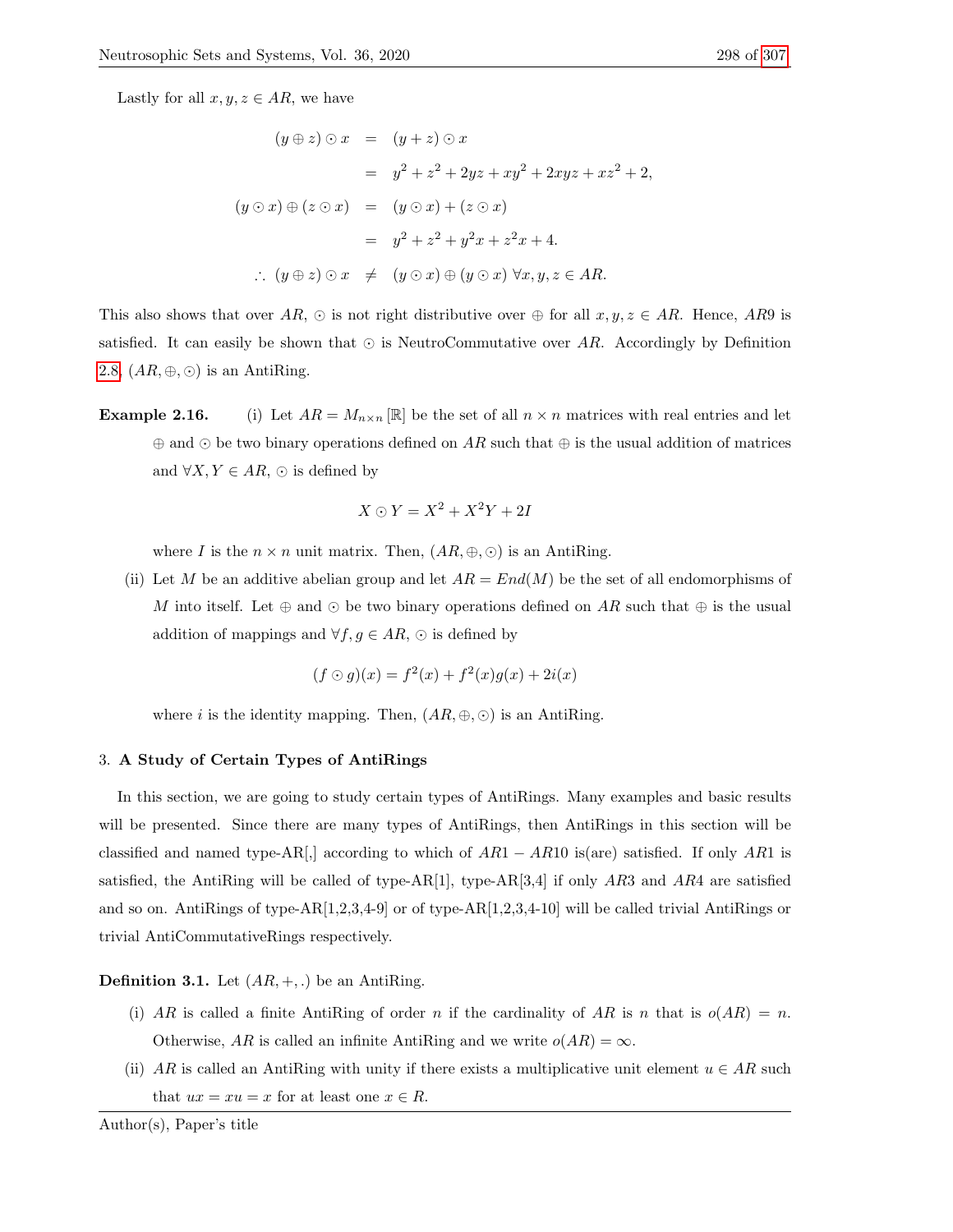- (iii) If there exists a least positive integer n such that  $nx = e$  for at least one  $x \in AR$ , then AR is called an Anti $\text{Ring of characteristic } n$ . If no such n exists, then AR is called an Anti $\text{Ring of }$ characteristic zero.
- (iv) An element  $x \in AR$  is called an idempotent element if  $x^2 = x$ .
- (v) An element  $x \in AR$  is called a nilpotent element if for the least positive integer n, we have  $x^n = e.$
- (vi) An element  $e \neq x \in AR$  is called a zero divisor element if there exists an element  $e \neq y \in AR$ such that  $xy = e$  or  $yx = e$ .
- (vii) An element  $x \in AR$  is called a multiplicative inverse element if there exists at least one  $y \in AR$ such that  $xy = yx = u$  where u is the multiplicative unity element in AR.

**Definition 3.2.** Let  $(AR, +,.)$  be an AntiCommutativeRing with unity. Then

- (i)  $AR$  is called an AntiIntegralDomain if all the elements of  $AR$  are zero divisors.
- (ii)  $AR$  is called an AntiField if all the elements of  $AR$  have no multiplicative inverse elements.

**Definition 3.3.** Let  $(AR, +, .)$  be an AntiRing. A nonempty subset AS of AR is called an AntiSubring of AR if  $(AS, +, .)$  is also an AntiRing of the same type as AR.

**Definition 3.4.** Let  $(AR, +, .)$  be an AntiRing. A nonempty subset AS of AR is called a QuasiAntiSubring of AR if  $(AS, +, .)$  is also an AntiRing not of the same type as AR.

**Definition 3.5.** Let  $(AR, +, .)$  be an AntiRing. A nonempty subset AI of AR is called a left AntiIdeal of AR if the following conditions hold:

- (i)  $AI$  is an AntiSubring of  $AR$  of the same type as  $AR$ .
- (ii)  $x \in AI$  and  $r \in AR$  imply that  $xr \notin AI$  for all  $r \in AR$ .

**Definition 3.6.** Let  $(AR, +, .)$  be an AntiRing. A nonempty subset AI of AR is called a right AntiIdeal of AR if the following conditions hold:

- (i) AI is an AntiSubring of AR of the same type as AR.
- (ii)  $x \in AI$  and  $r \in AR$  imply that  $rx \notin AI$  for all  $r \in NR$ .

**Definition 3.7.** Let  $(AR, +,.)$  be an AntiRing. A nonempty subset AI of NR is called a two-sided AntiIdeal of AR if the following conditions hold:

- (i)  $AI$  is an AntiSubring of  $AR$  of the same type as  $AR$ .
- (ii)  $x \in AI$  and  $r \in AR$  imply that  $xr \notin AI$  and  $rx \notin AI$  for all  $r \in AR$ .

**Definition 3.8.** Let  $(AR, +, .)$  be an AntiRing. A nonempty subset AI of AR is called a left QuasiAnti-Ideal of AR if the following conditions hold:

- (i)  $AI$  is a QuasiAntiSubring of  $AR$ .
- (ii)  $x \in AI$  and  $r \in AR$  imply that  $xr \notin AI$  for all  $r \in AR$ .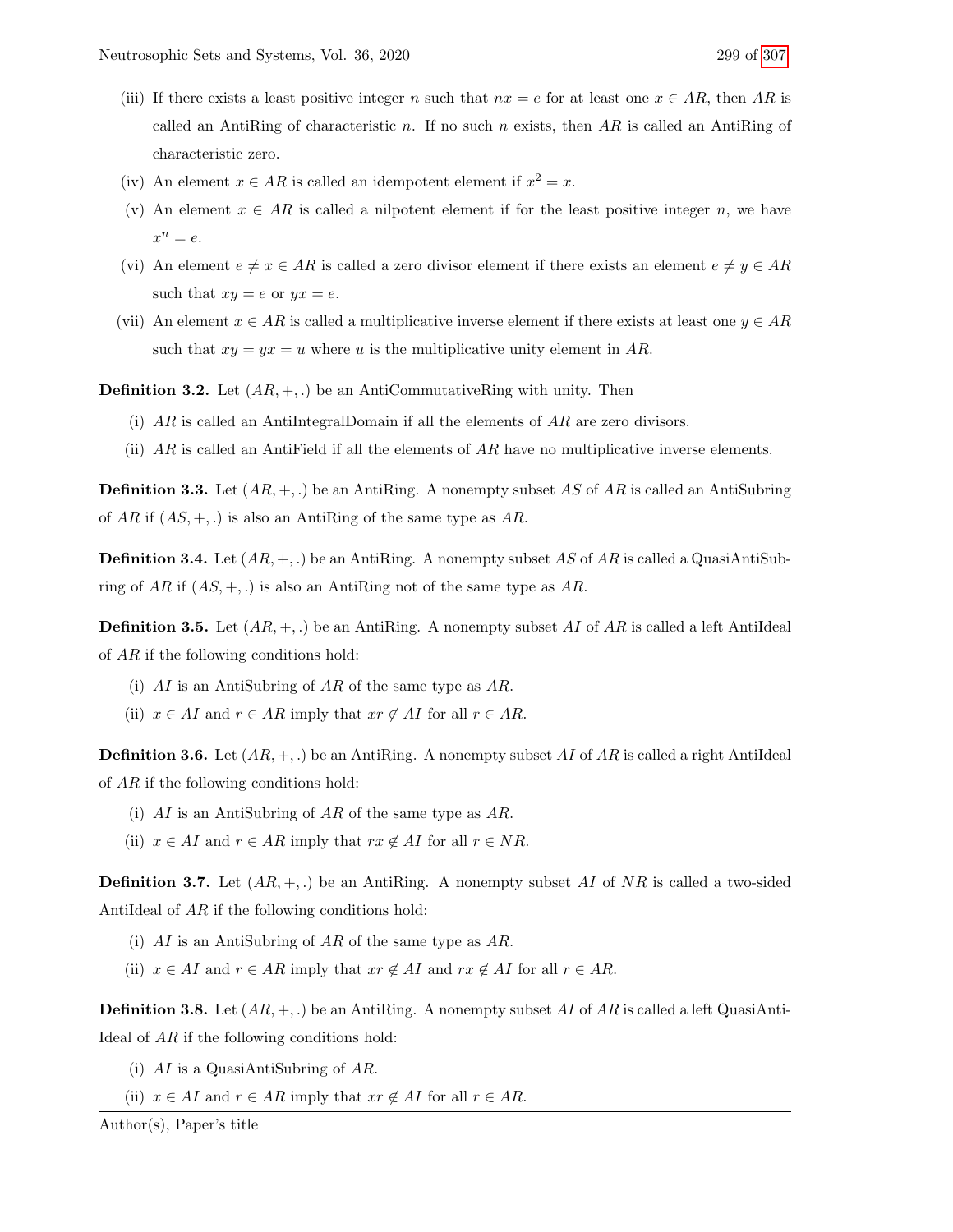**Definition 3.9.** Let  $(AR, +,.)$  be an AntiRing. A nonempty subset AI of AR is called a right QuasiAntiIdeal of AR if the following conditions hold:

- (i)  $AI$  is a QuasiAntiSubring of AR.
- (ii)  $x \in AI$  and  $r \in AR$  imply that  $rx \notin AI$  for all  $r \in NR$ .

**Definition 3.10.** Let  $(AR, +,.)$  be an AntiRing. A nonempty subset AI of NR is called a two-sided QuasiAntiIdeal of  $AR$  if the following conditions hold:

- (i)  $AI$  is a QuasiAntiSubring of  $AR$ .
- (ii)  $x \in AI$  and  $r \in AR$  imply that  $xr \notin AI$  and  $rx \notin AI$  for all  $r \in AR$ .

**Definition 3.11.** Let  $(AR, +,.)$  be an AntiRing. A nonempty subset AI of AR is called a left Pseu $d$ oAntiIdeal of  $AR$  if the following conditions hold:

- (i) AI is an AntiSubring or a QuasiAntiSubring of AR.
- (ii) For at least one  $x \in AI$ ,  $xr \notin AI$  for all  $r \in AR$ .

**Definition 3.12.** Let  $(AR, +, .)$  be an AntiRing. A nonempty subset AI of AR is called a right PseudoAntiIdeal of AR if the following conditions hold:

- (i) AI is an AntiSubring or a QuasiAntiSubring of AR.
- (ii) For at least one  $x \in AI$ ,  $rx \notin AI$  for all  $r \in AR$ .

**Definition 3.13.** Let  $(AR, +,.)$  be an AntiRing. A nonempty subset AI of NR is called a two-sided PseudoAntiIdeal of AR if the following conditions hold:

- (i) AI is an AntiSubring or a QuasiAntiSubring of AR.
- (ii) For at least one  $x \in AI$ ,  $xr \notin AI$  and  $rx \notin AI$  for all  $r \in AR$ .

<span id="page-8-0"></span>**Example 3.14.** Let  $AR = \{a, b\}$  and let "+" and "." be two binary operations defined on AR as shown in the Cayley tables below.

|       | $a \mid b$        |  | . <b>.</b>    | a <sub>1</sub> | $\boldsymbol{b}$ |
|-------|-------------------|--|---------------|----------------|------------------|
|       | $a \mid a \mid b$ |  | $a +$         | $b \mid b$     |                  |
| $b -$ | $b \mid a$        |  | $\mathcal{D}$ | a <sub>1</sub> | $\boldsymbol{a}$ |

Since  $x+y, xy \in AR \,\forall x, y \in AR$  and  $(AR, +)$  is an abelian group, it follows that  $R1-R6$  of Definition [2.6](#page-3-0) are totally true for all the elements of  $AR$ . Now consider the following:

$$
(AR7) \ a(aa) = b, (aa)a = a \neq b, \ a(ab) = b, (aa)b = a \neq b, \ a(ba) = b, (ab)a = a \neq b, \ b(aa) = a, (ba)a = b \neq a, a(bb) = b, (ab)b = a \neq b, \ b(ab) = a, (ba)b = b \neq a, \ b(ba) = a, (bb)b = b \neq a
$$
\n
$$
b(bb) = a, (bb)b = b \neq a.
$$
\nThese show that the binary operation "." is totally AntiAssociative in *AR*.

(AR8)  $a(a + a) = b$  while  $aa + aa = a \neq b$ . Also,  $b(b + b) = a$  while  $bb + bb = a$ . These show that the binary operation  $''.''$  is NeutroLeftDistributive over the binary operation  $''+''.$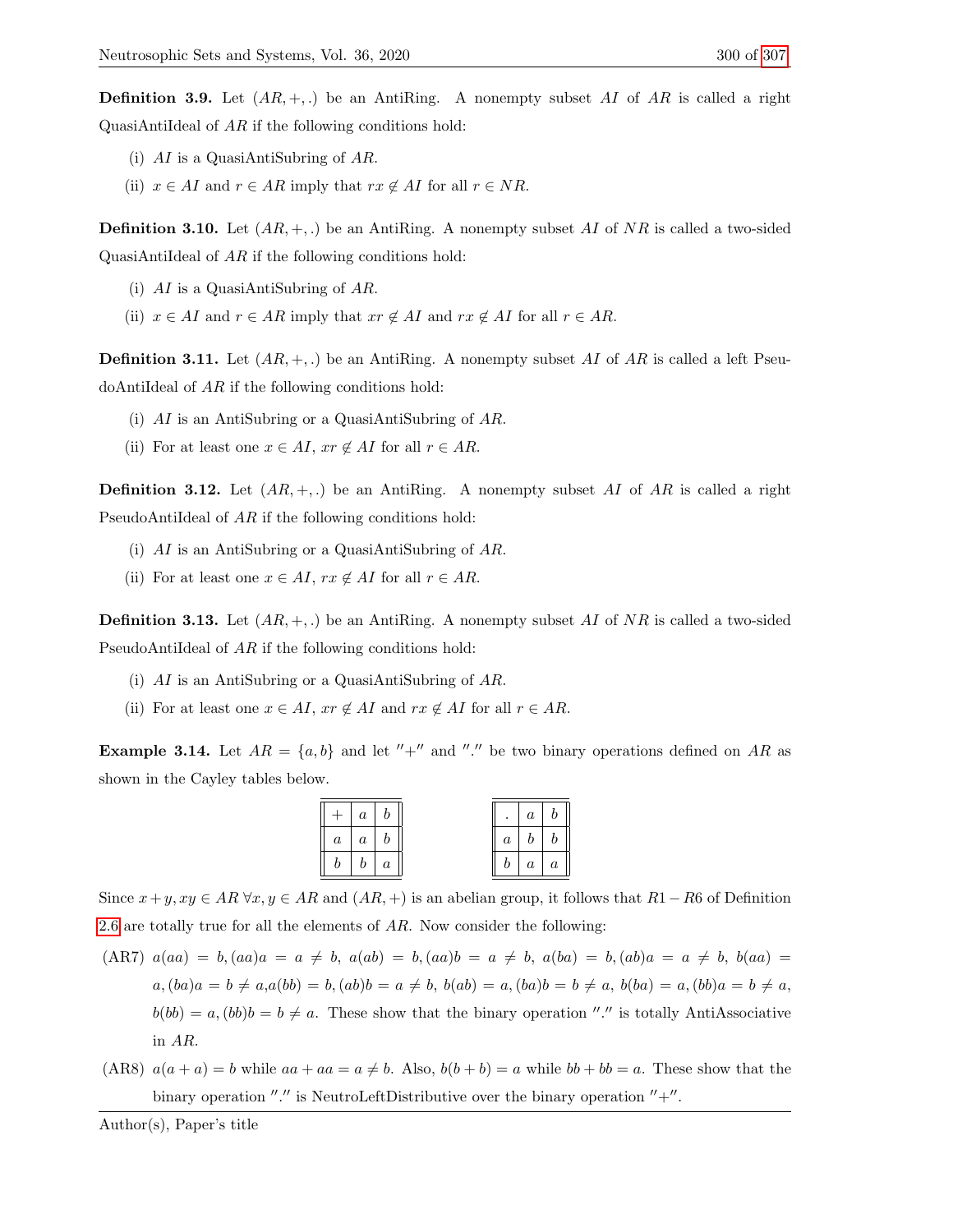- $(AR9)$   $(a + a)a = b$ ,  $aa + aa = a \neq b$ ,  $(a + a)b = b$ ,  $ab + ab = a \neq b$ ,  $(a + b)a = a$ ,  $aa + ba = b \neq a$ ,  $(b + a)a = a, ba + aa = b \neq a, (a + b)b = a, ab + bb = b \neq a, (b + a)b = a, bb + ab = b \neq a,$  $(b+b)a = b$ ,  $ba + ba = a \neq b$ ,  $(b+b)b = b$ ,  $bb + bb = a \neq b$ . These show that the binary operation "." is AntiRightDistributive over the binary operation  $" +"$ .
- (AR10)  $aa = b$ ,  $bb = a$  but  $ab = b$ ,  $ba = a \neq b$ . These show that the binary operation "." is NeutroCommutative in AR.

Since AR7 and AR9 are totally true for all the elements of AR, it follows from Definition [2.8](#page-4-0) that  $(AR, +, .)$  is an AntiRing which we call an AntiRing of type-AR[7,9].

**Example 3.15.** Let  $(AR, +, \cdot)$  be the AntiRing of Example [3.14.](#page-8-0) It is clear that  $e = a$  is the additive identity element. The element b is idempotent since  $bb = a$ . Since "." is totally AntiAssociative, it follows that  $AR$  has no nilpotent elements.  $AR$  has no unity and consequently, none of the elements of AR is invertible. Since AR is not an AntiCommutativeRing, it follows that AR is neither an AntiIntegralDomain nor an AntiField.

<span id="page-9-0"></span>**Example 3.16.** Let  $AR = \mathbb{Z}_6 = \{0, 1, 2, 3, 4, 5\}$ . Let  $*$  and  $\circ$  be two binary operations defined such that  $*$  is the usual addition modulo 6 and for all  $x, y \in AR$ , ∘ is defined by

$$
x \circ y = x + xy + 2.
$$

It is clear that  $x * y$ ,  $x \circ y \in AR \ \forall x, y \in AR$ . This shows that  $R1 - R6$  of Definition [2.6](#page-3-0) are totally true for all the elements of AR. Now consider the following:

- (AR7)  $x \circ (y \circ z) = 3x + xy + xyz + 2$  and  $(x \circ y) \circ z = x + xy + xz + 2z + xyz + 4$ . Equating the two expressions we obtain  $2x = xz + 2z + 2$  from which we have that the triplet  $(2, y, 2) \in AR$  can verify the associativity of  $\circ$  in AR. Thus,  $\circ$  is NeutroAssociative in AR.
- (AR8)  $x \circ (y * z) = x + xy + xz + 2$  and  $(x \circ y) * (x \circ z) = 2x + xy + xz + 4$ . Equating the two expressions we have  $x = -2 \equiv 4$  modulo 6. Hence, only the triplets  $(4, y, z) \in AR$  can verify the left distributivity of  $\circ$  over  $*$  in AR. Thus,  $\circ$  is NeutroLeftDistributive in AR.
	- (R9)  $(y * z) \circ x = y + z + xy + xz + 2$  and  $(y \circ x) * (z \circ x) = y + z + xy + xz + 4$ . Since  $2 \neq 4$  modulo 6, it follows that  $\circ$  is not right distributive over  $*$  for all the triplets  $(x, y, z) \in AR$ . Hence  $\circ$  is totally AntiRightDistributive over ∗ in AR.
- (R10)  $x \circ y = x + xy + 2$  and  $y \circ x = y + yx + 2$ . Equating the two expressions we have  $x = y$ showing that only the duplets  $(x, x) \in AR$  can verify the commutativity of  $\circ$ . Hence,  $\circ$  is NeutroCommutative in AR.

According to Definition [2.8,](#page-4-0) we have that  $(AR, *, \circ)$  is an AntiRing of type-AR[9].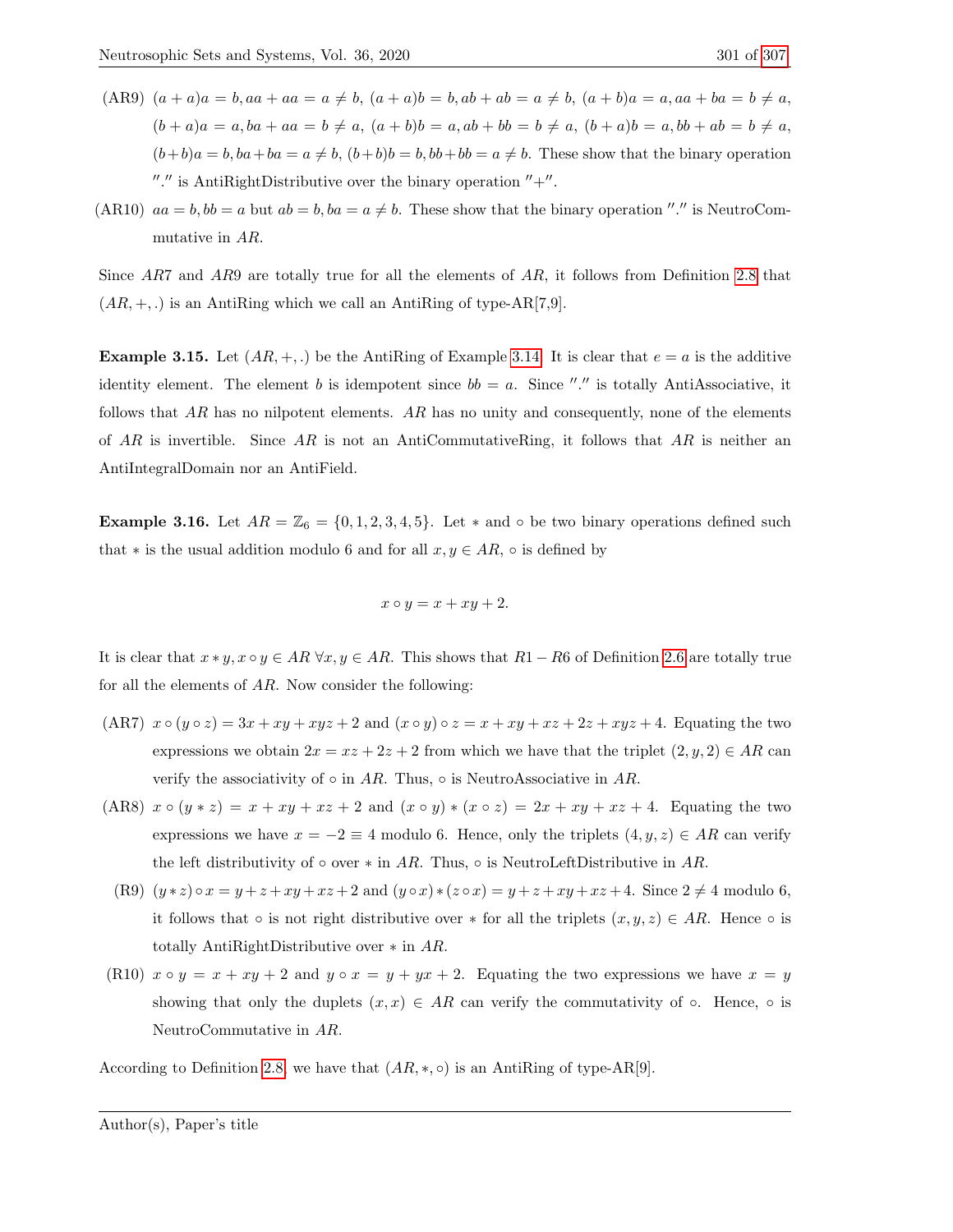<span id="page-10-0"></span>**Example 3.17.** Let  $AS = \{0,3\}$  be a subset of AR where  $(AR, *, \circ)$  is the AntiRing of Example [3.16.](#page-9-0) Consider the compositions of the elements of AS as shown in the Cayley tables below.

| $\ast$ | 0 <sup>1</sup>  |  | $\circ$ | $0^{\circ}$     | 3 |
|--------|-----------------|--|---------|-----------------|---|
|        |                 |  |         | $2^{\circ}$     |   |
|        | $\vert 3 \vert$ |  | 3       | $5\overline{)}$ |   |

R1 − R5 are totally true since for all  $x, y \in AS$ ,  $x * y \in AS$  and  $(AS, *)$  is an abelian group. Also for all the elements of AS, R6 − R10 are totally false. Accordingly,  $(AS, *, \circ)$  is an AntiRing of the type- $AR[6,7,8,9,10]$  which is different from the class of the parent AntiRing. Hence, AS is a QuasiAntiSubring of AR.

<span id="page-10-1"></span>**Example 3.18.** Let  $AT = \{0, 2, 4\}$  be a subset of AR where  $(AR, *, \circ)$  is the AntiRing of Example [3.16.](#page-9-0) Consider the compositions of the elements of AT as shown in the Cayley tables below.

| $\ast$ |             | 2 4 |                | $\circ$          | $\overline{0}$ | $+2+$          |                |
|--------|-------------|-----|----------------|------------------|----------------|----------------|----------------|
|        |             | 2   | $\overline{4}$ | $\left( \right)$ | 2 <sup>1</sup> | 2 <sup>1</sup> | $\overline{2}$ |
|        | $2^{\circ}$ |     |                | $\overline{2}$   | $\overline{4}$ | $\overline{2}$ |                |
|        |             |     | $\overline{2}$ |                  | $\overline{0}$ | $\overline{2}$ | $\overline{4}$ |

 $R1 - R6$  are totally true since for all  $x, y \in AS$ ,  $x * y$ ,  $x \circ y \in AT$  and  $(AT, *)$  is an abelian group. Now consider the following:

- (AR7) 2 (4 2) = (2 4) 2 = 2 but 2 (0 4) = 2, (2 0) 4 = 4  $\neq$  2. These show that the binary operation  $\circ$  is NeutroAssociative over AT.
- $(AR8) 4 \circ (2 * 4) = (4 \circ 2) * (4 \circ 4) = 0$  but  $2 \circ (4 * 0) = 0$ ,  $(2 \circ 4) * (2 \circ 0) = 4 \neq 0$ . These show that the binary operation  $\circ$  is NeutroLeftDistributive over  $*$  in AT.
- (AR9) For all the triplets  $(x, y, z) \in AS$ , we have  $(y * z) \circ x \neq (y \circ x) * (z \circ x)$ . This shows that the binary operation  $\circ$  is AntiRightDistributive over  $*$  in AT.
- (AR10) Since  $0 \circ 0 = 2, 2 \circ 2 = 2, 4 \circ 4 = 4$  but  $0 \circ 2 = 2, 2 \circ 0 = 4 \neq 2, 2 \circ 4 = 0, 4 \circ 2 = 2 \neq 0, 4 \circ 0 = 0$  $0, 0 \circ 4 = 2 \neq 0$ , it follows that the binary operation  $\circ$  is NeutroCommutative over AT.

Accordingly,  $(AT, *, \circ)$  is an AntiRing of the type-AR[9] which is the same as the class of the parent AntiRing. Hence, AT is an AntiSubring of AR.

<span id="page-10-2"></span>**Example 3.19.** Let  $AR = \mathbb{Z}^+ = \{1, 2, 3, 4, \cdots\}$  and let  $AS = 2\mathbb{Z}^+ = \{2, 4, 6, 8, \cdots\}$ ,  $AT = 3\mathbb{Z}^+ =$ {3, 6, 9, 12, · · · , }. Suppose that ∗ and ◦ are binary operations respectively of the usual addition and multiplication of integers defined on AR, AS and AT. It can easily be shown that  $(A R, *, \circ)$ ,  $(A S, *, \circ)$ and  $(AT, *, \circ)$  are AntiRings of type-AR[3,4] since R1, R2 and R5 – R10 are totally true but R3 and  $R4$  are totally false. Since AS and AT are subsets of AR, it follows that AS and AT are AntiSubrings of AR. In general,  $(n\mathbb{Z}^+, * , \circ)$  are AntiSubrings of the AntiRing  $(\mathbb{Z}^+, * , \circ)$  for  $n = 2, 3, 4, 5, \cdots$ .

Author(s), Paper's title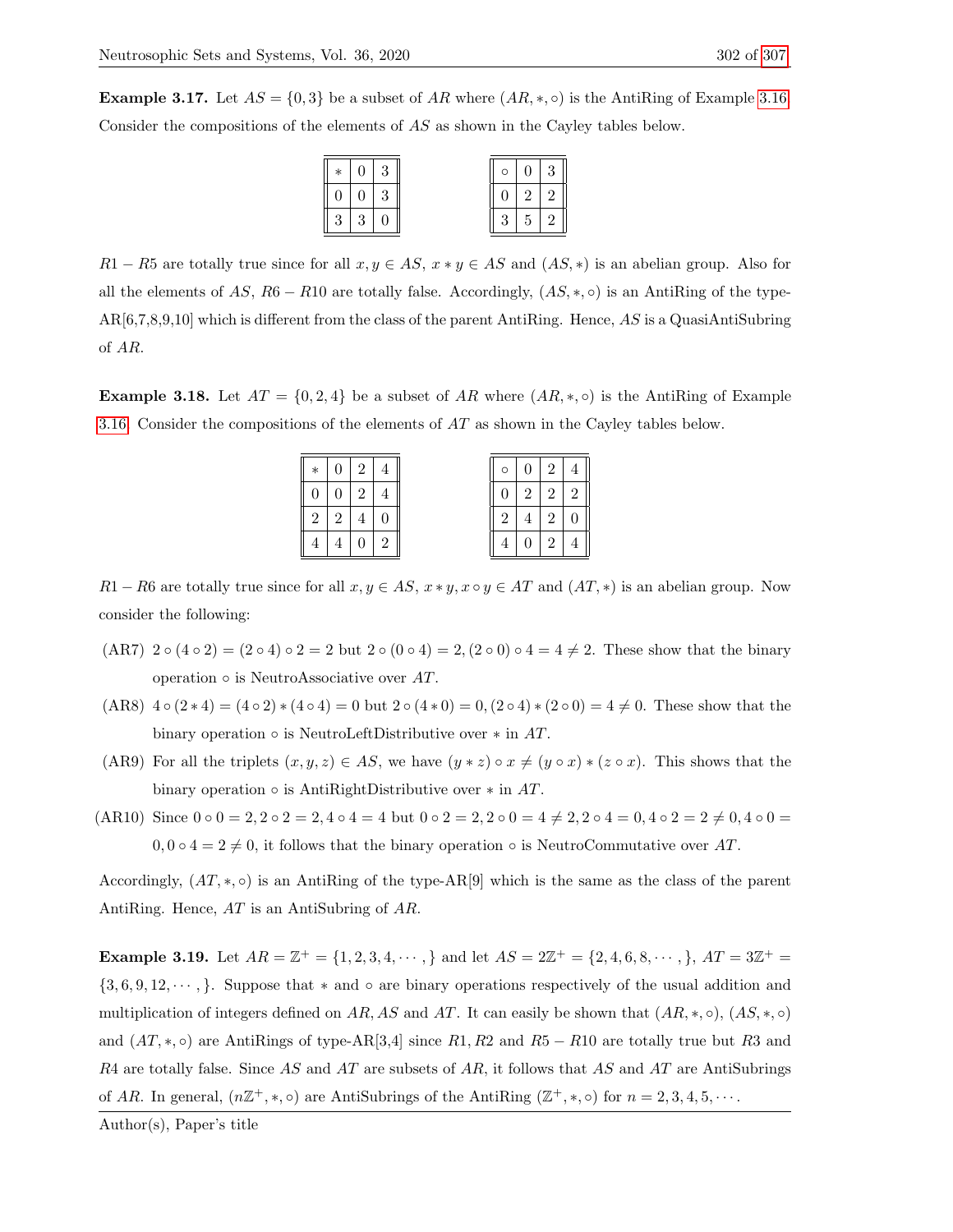Remark 3.20. It is evident from Example [3.17](#page-10-0) that an AntiRing of a particular type can have nonempty subsets which are AntiRings of types different from the type of the parent AntiRing under the same binary operations.

**Example 3.21.** Let AR be an AntiRing of Example [3.16](#page-9-0) and let AS and AT be its QuasiAntiSubring and AntiSubring of Examples [3.17](#page-10-0) and [3.18](#page-10-1) respectively. Then  $AS \cup AT = \{0, 2, 3, 4\}$  and  $AS \cap AT =$  $\{0\}$ . It is clear that  $AS \cap AT$  is neither an AntiSubring nor a QuasiAntiSubring of AR. However, it can be shown that  $(AS \cup AT, *, \circ)$  is an AntiRing of type-AR[9]. Hence,  $AS \cup AT$  is an AntiSubring of AR.

Example 3.22. Let AR be the AntiRing of Example [3.19](#page-10-2) and let AS and AT be its AntiSubrings. Then  $AS \cup AT = \{2, 3, 4, 6, 8, 9, 10, 12, 14, 15, 16, 18, 20, \cdots\}$  and  $AS \cap AT = \{6, 12, 18, 24, \cdots\} = 6\mathbb{Z}^+.$ It can be shown that  $AS \cup AT$  is a QuasiAntiSubring of AR and  $AS \cap AT$  is an AntiSubring of AR.

Remark 3.23. The union of two AntiSubrings of an AntiRing can produce a QuasiAntiSubring of the AntiRing.

<span id="page-11-0"></span>Example 3.24. Let AR be an AntiRing of Example [3.16](#page-9-0) and let AS be its QuasiAntiSubring of Example [3.17.](#page-10-0) Then  $[0 \circ 0 = 0 \circ 1 = 0 \circ 2 = 0 \circ 3 = 0 \circ 4 = 0 \circ 5 = 2, 3 \circ 0 = 3 \circ 2 = 5, 3 \circ 1 = 3 \circ 5 = 5$  $2, 3 \circ 3 = 1, 3 \circ 4 = 4$   $\notin AS$ . These show that AS is a left QuasiAntiIdeal of AR.

However,  $[0 \circ 0 = 2, 2 \circ 0 = 4, 3 \circ 0 = 5, 5 \circ 0 = 1, 0 \circ 3 = 2, 2 \circ 3 = 4, 3 \circ 3 = 1, 5 \circ 3 = 4] \notin AS$  but  $[1 \circ 0 = 3, 4 \circ 0 = 1 \circ 3 = 4 \circ 3 = 0] \in AS$ . These show that AS is a right PseudoAntiIdeal of AR.

<span id="page-11-1"></span>Example 3.25. Let AR be an AntiRing of Example [3.16](#page-9-0) and let AT be its AntiSubring of Example [3.18.](#page-10-1) Then  $[0 \circ 0 = 0 \circ 1 = 0 \circ 2 = 0 \circ 3 = 0 \circ 4 = 0 \circ 5 = 2, 2 \circ 0 = 2 \circ 3 = 4, 2 \circ 1 = 2 \circ 4 = 0, 2 \circ 2 = 1$  $2 \circ 5 = 2, 4 \circ 0 = 4 \circ 3 = 0, 4 \circ 1 = 4 \circ 4 = 4, 4 \circ 2 = 4 \circ 5 = 2 \in AT$ . These show that AT is neither a left QuasiAntiIdeal nor a left PseudoAntiIdeal of AR.

Also,  $[0 \circ 0 = 0 \circ 2 = 2 \circ 2 = 4 \circ 2 = 0 \circ 4 = 2, 2 \circ 0 = 1 \circ 2 = 3 \circ 4 = 4 \circ 4 = 4, 4 \circ 0 = 2 \circ 4 = 0] \in AT$ but  $[1 \circ 0 = 5 \circ 4 = 3, 3 \circ 0 = 3 \circ 2 = 5 \circ 2 = 5, 5 \circ 0 = 1 \circ 4 = 1] \notin AT$ . These show that AT is a right PseudoAntiIdeal of AR.

<span id="page-11-2"></span>Example 3.26. Let AR be the AntiRing of Example [3.19](#page-10-2) and let AS and AT be its AntiSubrings. Then AS and AT are two-sided PseudoAntiIdeals of AR. To see this, let  $x \in AS$  and  $r \in AR$ . Then

$$
x \circ r = r \circ x = \begin{cases} a \in AS \text{ if } r = 2, 4, 6, 8, \cdots \\ b \notin AS \text{ if } r = 1, 3, 5, 7, \cdots \end{cases}
$$

Also,

$$
x \circ r = r \circ x = \begin{cases} c \in AT \text{ if } r = 3, 6, 9, 12, \cdots \\ d \notin AT \text{ if } r = 1, 2, 4, 8, \cdots \end{cases}
$$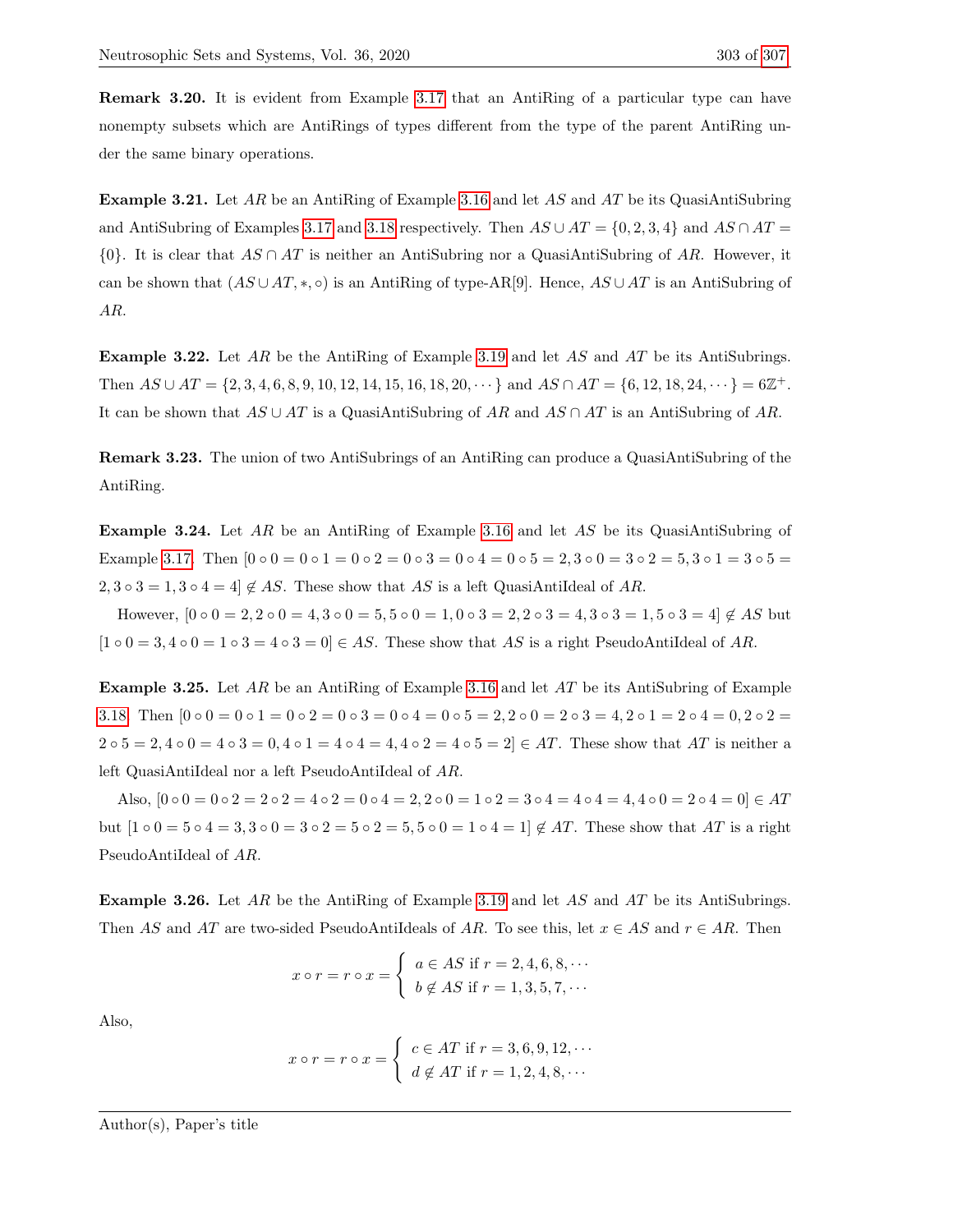**Definition 3.27.** Let  $(AR, +,.)$  be an AntiRing and let AI be a left(right)(two-sided) AntiIdeal or a left(right)(two-sided) QuasiAntiIdeal or a left(right)(two-sided) PseudoAntiIdeal of  $AR$ . The set  $AR/AI$  is defined by

$$
AR/AI = \{x + AI : x \in AR\}.
$$

For all  $x + AI$ ,  $y + AI \in AR/AI$ , let  $\oplus$  and  $\odot$  be two binary operations on  $AR/AI$  defined as follows:

$$
(x + AI) \oplus (y + AI) = (x * y) + AI,
$$
  

$$
(x + AI) \odot (y + AI) = (x \circ y) + AI.
$$

If  $(AR/AI, \oplus, \odot)$  is an AntiRing, then  $AR/AI$  is called an AntiQuotientRing.

Example 3.28. Let AR be an AntiRing of Example [3.16](#page-9-0) and let AS be its left QuasiAntiIdeal of Example [3.24.](#page-11-0) Then

$$
AR/AS = \{AS, 1 + AS, 2 + AS\}.
$$

Let  $\oplus$  and  $\odot$  be two binary operations defined on  $AR/AS$  as shown in the Cayley tables below.

| $\oplus$                                                              |  | $AS \left[1+AS\mid 2+AS\right]$ | $\odot$ |                                                             | $AS$ $\mid$ 1 + AS $\mid$ 2 + AS |                    |
|-----------------------------------------------------------------------|--|---------------------------------|---------|-------------------------------------------------------------|----------------------------------|--------------------|
| AS                                                                    |  | $AS \left[1+AS\right]2+AS$      | AS      |                                                             | $ 2+AS 2+AS 2+AS$                |                    |
| $\parallel$ 1 + AS $\mid$ 1 + AS $\mid$ 2 + AS $\mid$ AS              |  |                                 |         | $\parallel 1+AS \parallel AS \parallel 1+AS \parallel 2+AS$ |                                  |                    |
| $\parallel 2+AS \parallel 2+AS \parallel AS \parallel 1+AS \parallel$ |  |                                 |         | $\left 2+AS\right 1+AS$                                     | AS                               | $\vert 2+AS \vert$ |

It can easily be shown that  $R1 - R6$  are totally true,  $R7, R8$  and  $R10$  are partially true and partially false and R9 is totally false. Hence,  $(AR/AS, \oplus, \odot)$  is an AntiRing of type-AR[9].

Example 3.29. Let AR be an AntiRing of Example [3.16](#page-9-0) and let AT be its right PseudoAntiIdeal of Example [3.25.](#page-11-1) Then

$$
AR/AT = \{AT, 1 + AT\}.
$$

Let  $\oplus$  and  $\odot$  be two binary operations defined on  $AR/AT$  as shown in the Cayley tables below.

| $\oplus$                                          | AT | $1+AT$              |    | AT              | $1 + AT$ |
|---------------------------------------------------|----|---------------------|----|-----------------|----------|
| AТ                                                |    | $AT \quad   1 + AT$ | AТ | AT              | AT       |
| $\parallel$ 1 + AT $\parallel$ 1 + AT $\parallel$ |    | AT                  |    | $1+AT$   $1+AT$ | AT       |

It can easily be shown that  $R1 - R6$  and R9 are totally true, R7, R8 and R10 are partially true and partially false. Hence,  $(AR/AT, \oplus, \odot)$  is a NeutroRing.

<span id="page-12-0"></span>Example 3.30. Let AR be the AntiRing of Example [3.19](#page-10-2) and let AS be its PseudoAntiIdeal of Example [3.26.](#page-11-2) Then

$$
AR/AS = \{1 + AS, 2 + AS, 3 + AS, 4 + AS, \cdots\}
$$

If  $\oplus$  and  $\odot$  are two binary operations on  $AR/AS$  such that

$$
(x + AS) \oplus (y + AS) = (x * y) + AS,
$$
  

$$
(x + AS) \odot (y + AS) = (x \circ y) + AS,
$$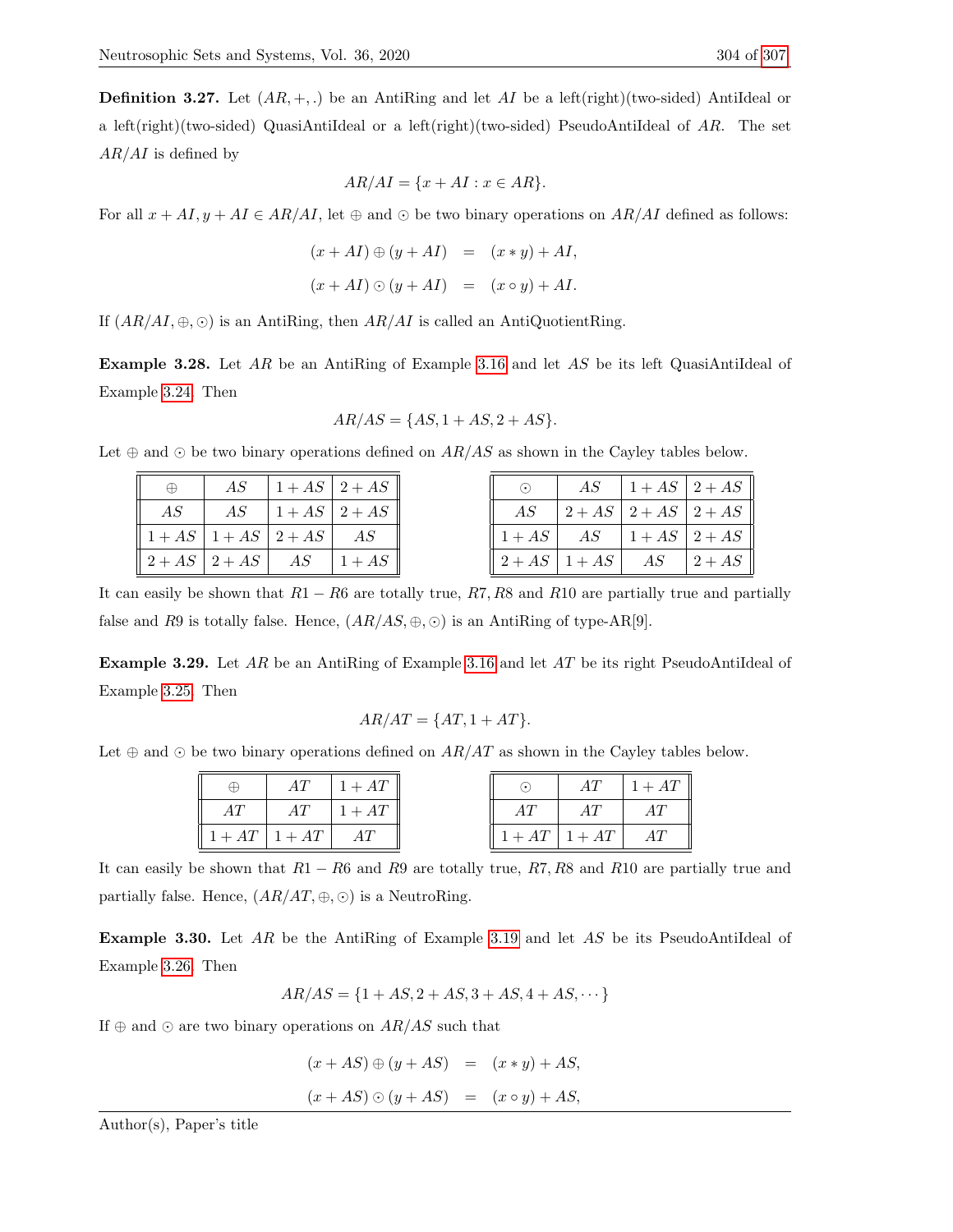It can be shown that  $(AR/AS, \oplus, \odot)$  is an AntiRing of type-AR[3,4].

**Remark 3.31.** If  $(AR, +,.)$  is an AntiRing and AI is a left(right)(two-sided) AntiIdeal or a left(right)(two-sided) QuasiAntiIdeal or a left(right)(two-sided) PseudoAntiIdeal of AR, then an AntiQuotientRing  $AR/AI$  can have algebraic properties different from the algebraic properties of AR.

**Definition 3.32.** Let  $(AR, +, .)$  and  $(AS, +', .')$  be any two AntiRings of the same type/class. The mapping  $\phi : AR \to AS$  is called an AntiRingHomomorphism if  $\phi$  anti-preserves the binary operations of AR and AS that is if for all the duplets  $(x, y) \in AR$ , we have:

$$
\phi(x + y) \neq \phi(x) +' \phi(y),
$$
  

$$
\phi(x.y) \neq \phi(x) \cdot' \phi(y).
$$

The kernel of  $\phi$  denoted by  $Ker\phi$  is defined as

$$
Ker \phi = \{x : \phi(x) = e_{AR}\}.
$$

The image of  $\phi$  denoted by  $Im \phi$  is defined as

$$
Im\phi = \{y \in AS : y = \phi(x) \text{ for at least one } y \in AS\}.
$$

If in addition  $\phi$  is an AntiBijection, then  $\phi$  is called an AntiRingIsomorphism. AntiRingEpimorphism, AntiRingMonomorphism, AntiRingEndomorphism and AntiRingAutomorphism are similarly defined.

<span id="page-13-0"></span>**Example 3.33.** Let AR be the AntiRing of Example [3.19](#page-10-2) and let  $AR/AS$  be the AntiQuotientRing of Example [3.30.](#page-12-0) Then  $\phi: AR \rightarrow AR/AS$  defined by

$$
\phi(x) = x + AS \,\forall x \in AR
$$

is a classical homomorphism and not an AntiRingHomomorphism. To see this, for all  $m, n \in AR$ , we have  $\phi(m) = m + AS$  and  $\phi(n) = n + AS$  so that

$$
\phi(m) + \phi(n) = (m + AS) \oplus (n + AS)
$$
  
\n
$$
= (m + n) + AS
$$
  
\n
$$
= \phi(m + n).
$$
  
\n
$$
\phi(m)\phi(n) = (m + AS) \odot (n + AS)
$$
  
\n
$$
= (mn) + AS
$$
  
\n
$$
= \phi(mn).
$$
  
\n
$$
Ker\phi = \emptyset.
$$
  
\n
$$
Im\phi = \{1 + AS, 2 + AS, 3 + AS, 4 + AS, \cdots\} = AR/AS.
$$

Remark 3.34. It is evident from Example [3.33](#page-13-0) that the fundamental theorem of homomorphisms of the classical rings cannot hold in the classes of AntiRings.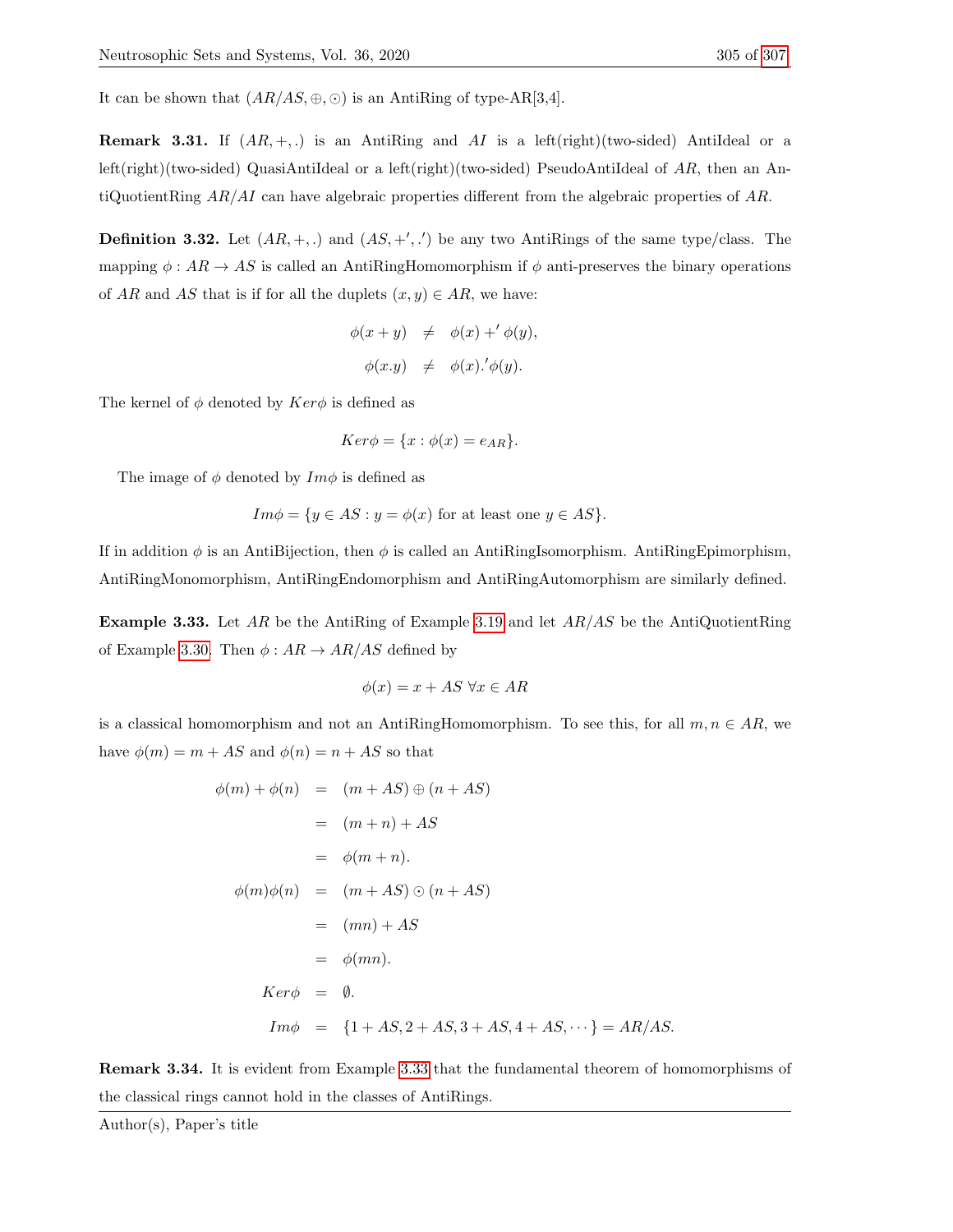#### 4. Conclusions

We have in this paper introduced the concept of AntiRings with several examples. Specifically, certain types of AntiRings and their substructures were studied. It was shown that nonempty subsets of an AntiRing can be AntiRings with algebraic properties different from the parent AntiRing under the same binary operations. Also, we studied with several examples the concepts of AntiIdeals, AntiQuotientRings and AntiRingHomomorphisms. It was shown that an AntiQuotientRing of an AntiRing factored by an AntiIdeal can exhibit algebraic properties different from the algebraic properties of the AntiRing. We hope to study morphisms and AntiMorphisms of AntiSubrings and QuasiAntiSubrings of AntiRings and present further properties of different types of AntiRings in our future papers.

Funding: This research received no external funding.

Acknowledgments: The private discussions and suggestions of Professor Florentin Smarandache towards the improvement of this paper are acknowledged. The valuable comments and suggestions of all the anonymous reviewers are equally acknowledged.

Conflicts of Interest: The author declares no conflict of interest.

#### References

- <span id="page-14-8"></span>1. Agboola, A.A.A. On Finite and Infinite NeutroRings of Type-NR[8,9], Submitted for publication in International Journal of Neutrosophic Science (IJNS).
- <span id="page-14-7"></span>2. Agboola, A.A.A. Introduction to AntiGroups, Submitted for publication in International Journal of Neutrosophic Science (IJNS).
- <span id="page-14-6"></span>3. Agboola, A.A.A., On Finite NeutroGroups of Type-NG[1,2,4], To appear in International Journal of Neutrosophic Science (IJNS).
- <span id="page-14-3"></span>4. Agboola, A.A.A.; Ibrahim, M.A. and Adeleke, E.O. Elementary Examination of NeutroAlgebras and AntiAlgebras viz-a-viz the Classical Number Systems, International Journal of Neutrosophic Science 2020, vol. 4 (1), pp. 16-19. DOI:10.5281/zenodo.3752896.
- <span id="page-14-4"></span>5. Agboola, A.A.A. Introduction to NeutroGroups, International Journal of Neutrosophic Science (IJNS) 2020, Vol. 6 (1), pp. 41-47. (DOI: 10.5281/zenodo.3840761).
- <span id="page-14-5"></span>6. Agboola, A.A.A. Introduction to NeutroRings, International Journal of Neutrosophic Science (IJNS) 2020, Vol. 7 (2), pp. 62-73. (DOI:10.5281/zenodo.3877121).
- <span id="page-14-0"></span>7. Alaran, M. A.; Agboola, A. A. A.; Akinwale, A. T; Folorunso, O. A Neutrosophic Similarity Approach to Selection of Department for Student Transiting from JSS3 to SSS1 Class in Nigerian Education System, Neutrosophic Sets and Systems (NSS) 2019, vol. 27, pp. 104-113.
- 8. Chalapathi, T.; Kiran Kumar, R.V.M.S.S. Neutrosophic Units of Neutrosophic Rings and Fields, Neutrosophic Sets and Systems (NSS) 2018, vol. 21, pp. 5-12.
- 9. Khademan, S.; Zahedi, M.M.; Borzooei, R.A.; Jun, Y.B. Neutrosophic Hyper BCK-Ideals, Neutrosophic Sets and Systems (NSS) 2019, vol. 27, pp. 201-217.
- 10. Mehmet Sahin, Abdullah Kargin. Neutrosophic T riplet Normed Ring Space, Neutrosophic Sets and Systems (NSS) 2018, vol. 21, pp. 20-27.
- <span id="page-14-1"></span>11. Muhiuddin, G.; Florentin Smarandache, Young Bae Jun. Neutrosophic quadruple ideals in neutrosophic quadruple BCI-algebras, Neutrosophic Sets and Systems (NSS) 2019, vol. 25, pp. 161-173.
- <span id="page-14-2"></span>12. Rezaei, A. and Smarandache, F. On Neutro-BE-algebras and Anti-BE-algebras (revisited), International Journal of Neutrosophic Science (IJNS) 2020, Vol. 4 (1), pp. 08-15. (DOI: 10.5281/zenodo.3751862).
- <span id="page-14-9"></span>13. Gilbert, L. and Gilbert, J. Elements of Modern Algebra, Eighth Edition, Cengage Learning, USA, 2015.